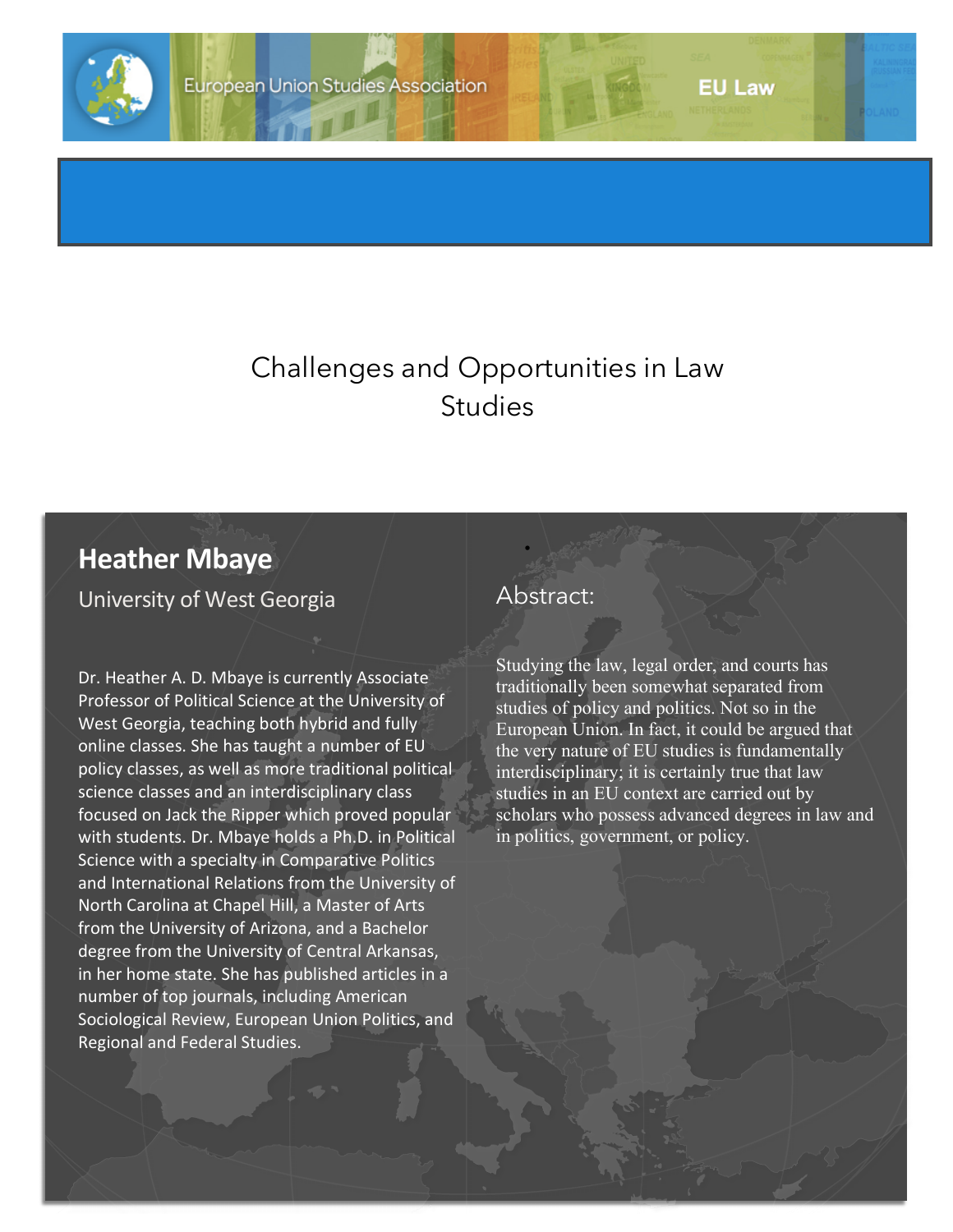

As I write this month, we prepare for an exciting meeting in Miami which promises a vast array of discussions pertaining to EU law. The court is both strong and weak in strange and new ways, and Brexit, of course, poses huge risks and challenges to the EU and its law in ways we probably have not foreseen. Indeed, studies in law are wide ranging – from studies of asylum to the single market, from foreign policy to state aid, from justice to national identity. The past two EUSA Best Book awards, presented biennially, have been awarded to books in law; this year's to a book in Oxford's Studies in European law by Dorte Sindbjerg Martinsen.

**EU Law** 

Martinsen's book, *An Ever More Powerful Court? The Political Constraints of Legal Integration in the European Union*, delves into a critically important question in EU studies: can the court foster real political change in the European Union, change that has a positive impact on the lives of Europeans? As the theory goes, legal integration has led to deeper political integration in the EU. Years past have seen a number of studies that make such a suggestion. However, Martinsen's his book challenges this assumption through a mixed methods approach that combines a quantitative study with case study process tracing. This work is particularly commendable in my view for focusing on multiple approaches methodologically and for focusing on *responsible* research: that is, focusing on whether the court can *make a difference* and explaining the mechanisms that prevent and those that make such a transformation possible.

Ultimately, the book suggests that the impact of legal integration is mitigated by EU legislative politics: the interpretations, viewpoints, and political interests of governments and politicians set the conditions for judicial influence on policies. That is to say, politics governs the ability of judges and case law to influence social policy and, further, to make an impact on the lives of the people of Europe.

It's an interesting notion: we tend to think of law and legal decisions as outside of legislative and executive politics; however, evidence suggests that *courts are*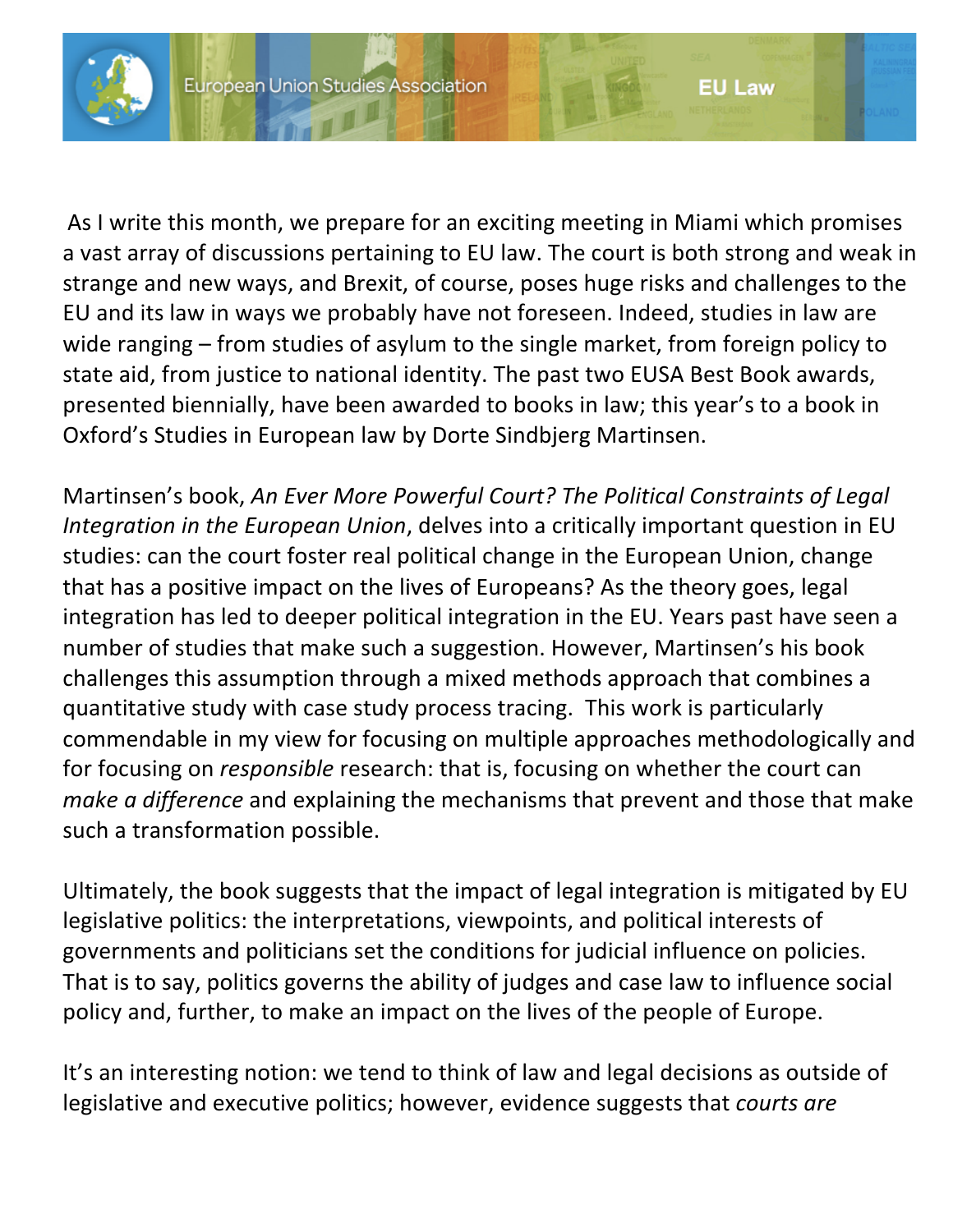

*fundamentally tied to politics*. And if courts are fundamentally tied to politics, then those who study politics can hardly afford to ignore courts, judges, and case law.

A renewed focus on judicial activism is emerging around this idea. Is the Court activist? Is it portrayed as such in the media? And if it is, does that have an impact on the EU more broadly? A panel organized by Fabien Terpan and Sabine Saurugger (Science Po Grenoble) asked these questions in Miami. Saurugger and Terpan argued in 2016's "Judicial activism? Defence Procurement and the European Court of Justice" (International Studies Association, Mar 2016, Atlanta, United States) that only a careful combination of political science and legal approaches can make clear the extent of judicial activism at the Court of Justice. Fundamentally, we cannot make sense of the courts and politics as separate from one another.

This note would not be complete without a mention of Brexit and the legal challenge which it poses. The United Kingdom remains subject to EU law. The UK may possibly remain subject to it for years under any trade deal Britain may broker is uncertain. How Brexit occurs under Theresa May's government – if she herself remains in power after the election called for June – it's all so unclear at this time that one must see the challenges faced by the court. If Britain remains subject to some or all of the *acquis*, how will enforcement occur? Will the Court of Justice be involved at all? Will the Council enforce it? Without the availability of the fine, how will the Court ensure its case law is respected? Frankly, there's enormous scope for research focused on the best ways to enable the separation of the EU and the UK. It will be necessary to view the legal separation of the UK through a lens of politics. No other way will be fruitful. However, we cannot afford to ignore the impact of the courts and of law, either.

Combining methods, focusing on practical problems and social chance, merging political and legal approaches – these are some of the many novel ways that EU law and legal studies are pursued by EUSA membes (and others, of course). The EUSA Law Interest Section is comprised of practitioners, political scientists, lawyers, and